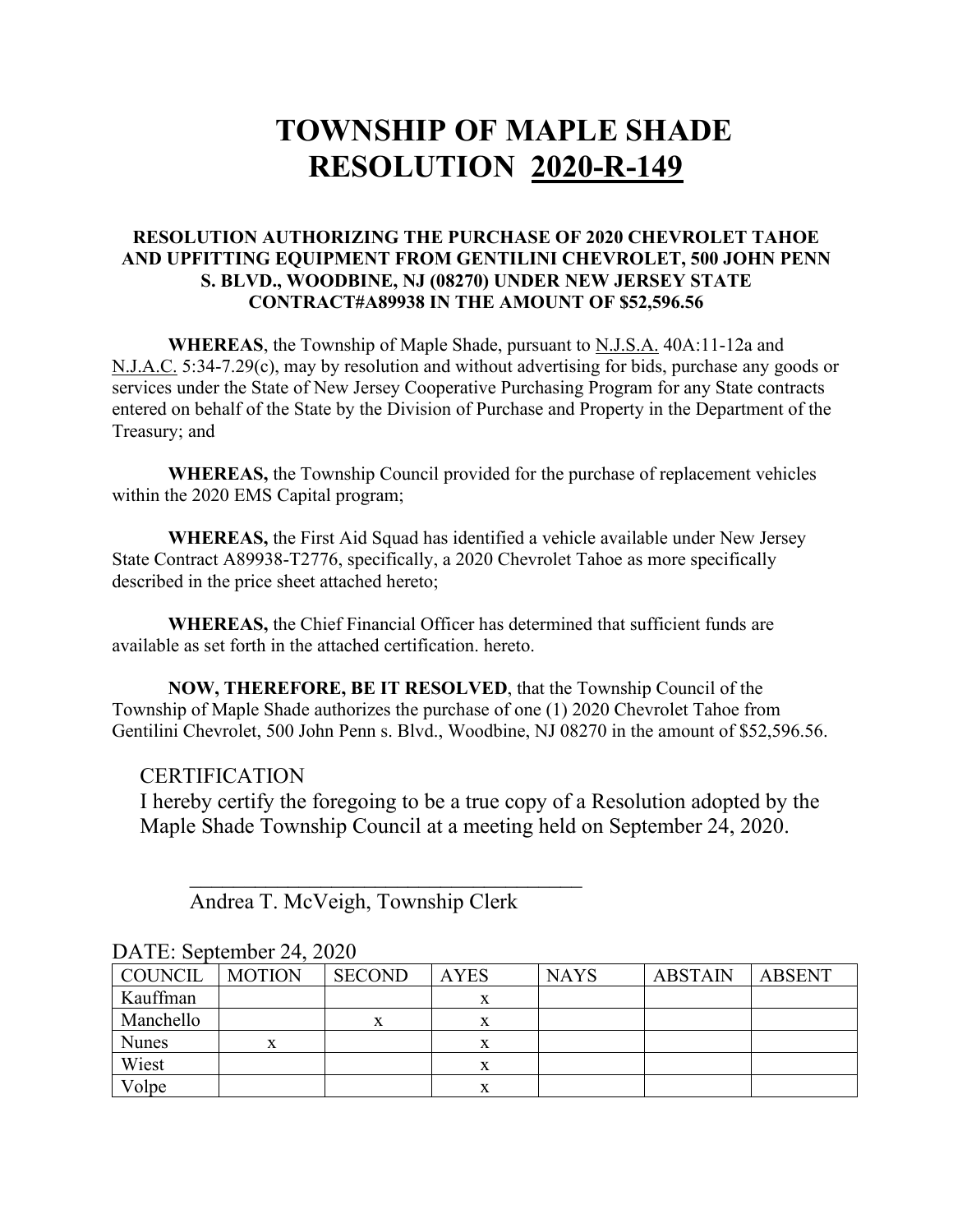# **TOWNSHIP OF MAPLE SHADE RESOLUTION 2020-R-150**

#### AMEND CONTRACT WITH BECKER ARENA PRODUCTS FOR THE REPLACEMENT OF TWO SECTIONS OF CHAIN LINK FENCE AT MAPLE SHADE HOCKEY RINK AND APPROVE CHANGE ORDER NO. 1

WHEREAS, the Township Council, by previous Resolution, awarded a contract to Becker Arena Products for the replacement of two sections of chain link fence at the Maple Shade Roller Hockey Rink; and

WHEREAS, Becker Arena, the Township's agent responsible for supervising the replacement of two sections of chain link fence at the Maple Shade Hockey Rink, has advised the Township Manager, by way of a September 18, 2020 correspondence and change order request and the submission of the appropriate certification that the original contract should be decreased and that said change does not materially expand upon the size, nature or scope of the original project as described in the specifications, said work being beyond the contemplation of the parties at the time of the execution of the original agreement and not being known until work commenced; and

WHEREAS, N.J.A.C. 5:30-11.1, et seq. provides that the Governing Body may authorize change orders and amend contracts in accordance with the procedures set forth in said regulations; and

WHEREAS, the Township's Chief Financial Officer, as required by N.J.A.C. 5:30-11.3, has reviewed the requested change order and has certified as to the availability of funds, said certification being attached hereto and made a part hereof; and

WHEREAS, the Township Council has reviewed the aforementioned request and desires to act favorably with respect to same and to amend the contract accordingly and to approve the change order.

NOW, THEREFORE, BE IT RESOLVED, by the Township Council of the Township of Maple Shade, in the County of Burlington and State of New Jersey, as follows: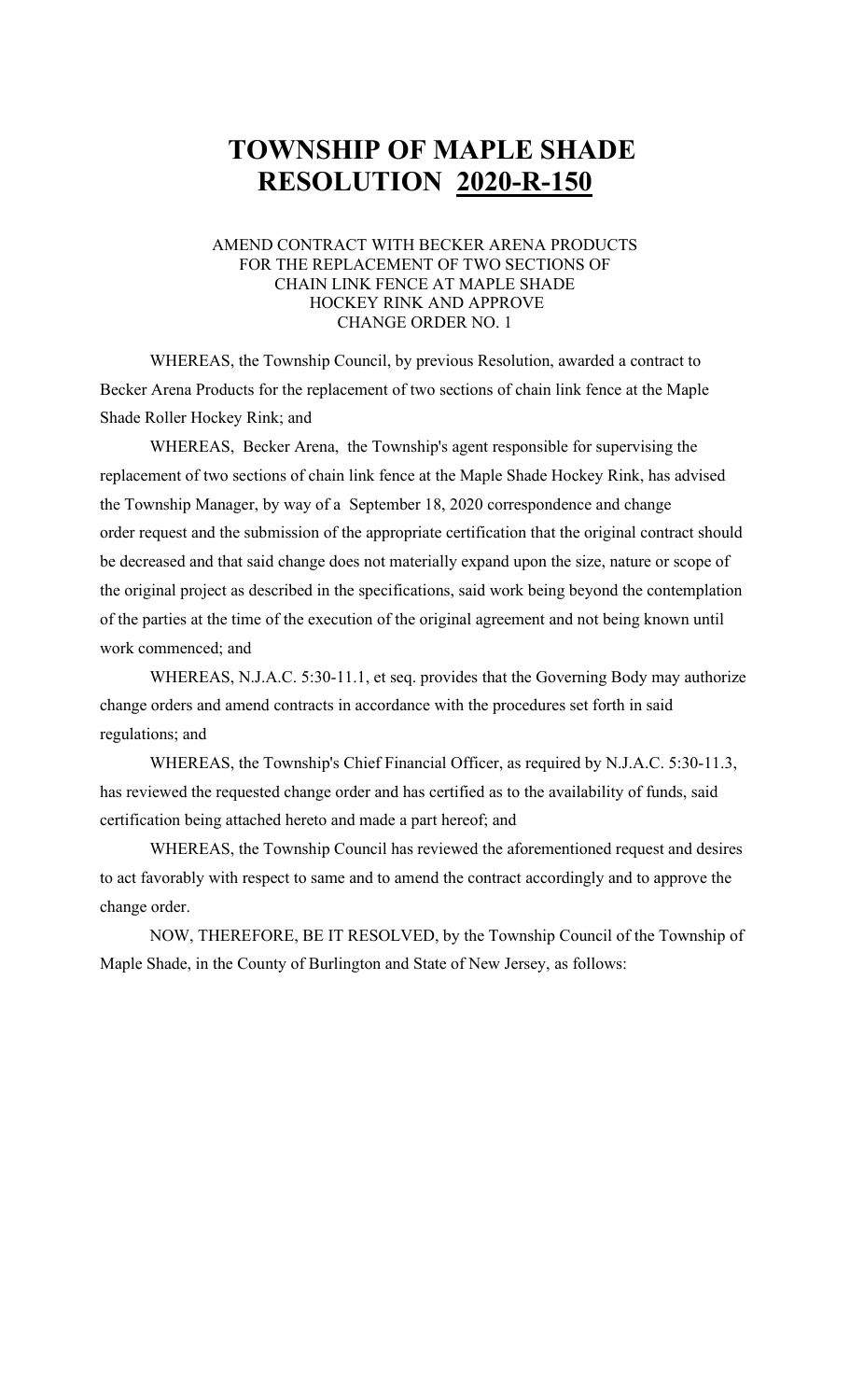1. That the Township Council, based upon the aforementioned certificate, hereby declares that there are sufficient funds and hereby directs the Township Chief Financial Officer to charge the expenditure against Ordinance No. as amended.

2. That the Township Council hereby amends the subject contract and decreases the contract price in the amount of \$1,985.00, from \$ 137,732.00 to \$ 135,747.00 in accordance with the terms and conditions of the aforementioned certification and September 18, 2020 correspondence and change order final request, said certification, correspondence and request being attached hereto as Exhibit A and made a part hereof.

3. That the Township Council hereby directs the Township Mayor and Clerk to execute any and all documents necessary to effectuate the terms of this Resolution and which are prepared by or reviewed by the Township Attorney.

### **CERTIFICATION**

I hereby certify the foregoing to be a true copy of a Resolution adopted by the Maple Shade Township Council at a meeting held on September 24, 2020.

Andrea T. McVeigh, Township Clerk

 $\overline{\phantom{a}}$ 

| <b>COUNCIL</b> | <b>MOTION</b> | <b>SECOND</b> | <b>AYES</b> | <b>NAYS</b> | <b>ABSTAIN</b> | <b>ABSENT</b> |  |
|----------------|---------------|---------------|-------------|-------------|----------------|---------------|--|
| Kauffman       |               |               |             |             |                |               |  |
| Manchello      |               |               |             |             |                |               |  |
| <b>Nunes</b>   |               |               |             |             |                |               |  |
| Wiest          |               |               |             |             |                |               |  |
| Volpe          |               |               |             |             |                |               |  |

#### DATE: September 24, 2020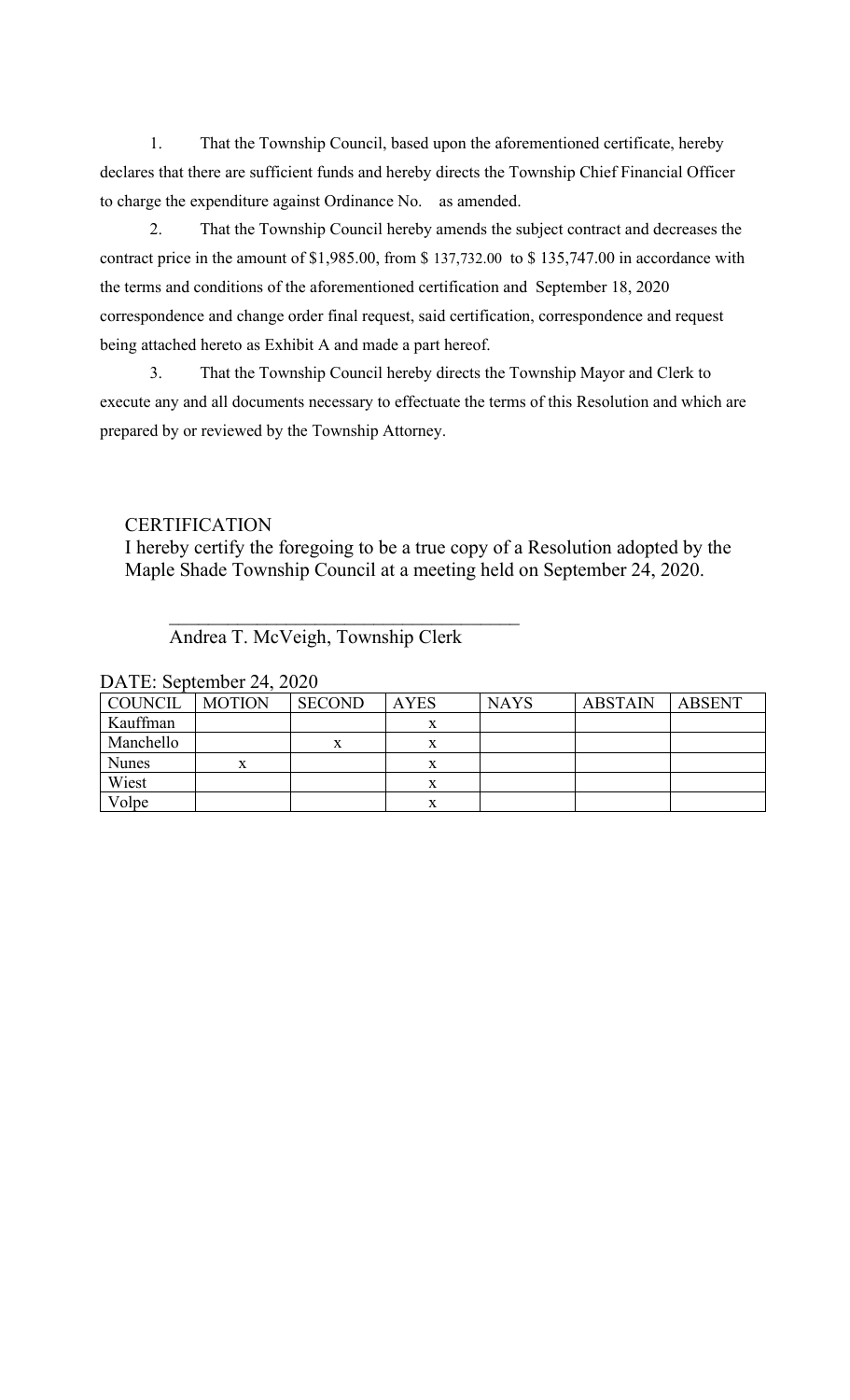#### AMENDMENT TO CONTRACT # AND CHANGE ORDER NO. 1

THIS AGREEMENT entered into this day of , 2020 by and between **BECKER ARENA PRODUCTS,** having its principal place of business at 720 Innovation Drive, Shakopee, Minnesota (55379) (hereinafter referred to as "**CONTRACTOR**") and the **TOWNSHIP OF MAPLE SHADE**, a municipal corporation organized under the laws of the State of New Jersey, having its principal place of business at the Municipal Building, 200 Stiles Avenue, Maple Shade, New Jersey (08052) (hereinafter referred to as "**TOWNSHIP**");

#### **W I T N E S S E T H**

WHEREAS, the Contractor has been awarded a contract by the Township for the replacement of two sections of chain link fence at the Maple Shade Roller Hockey Rink, in accordance with the terms and conditions set forth in Contract # ; and

WHEREAS,  $\blacksquare$ , the Township Agent responsible for supervising the replacement of two sections of the chain link fence at the Maple Shade Roller Hockey Rink, has advised the Township Council, by way of a correspondence dated , 2020, and of the submission of the appropriate certification, that the Contractor has requested an approval of an amendatory contract to authorize a decrease in construction administration for the aforesaid purposes; and

WHEREAS, the Township Council has reviewed said request and change order and desires to act favorably pursuant thereto as per Resolution R-2020- .

NOW, THEREFORE, in consideration of the mutual covenants, agreements and terms and conditions contained herein, the parties hereby agree as follows:

1. The parties agree that Contract # is hereby amended to decrease the amount due and owing to Becker Arena Products in the amount of \$1,985.00.

2. The parties hereby agree to amend said contract to decrease the price from \$ to \$

3. The parties agree that the terms, conditions, agreements and understandings contained in this amendatory contract constitutes the entire agreement between the parties.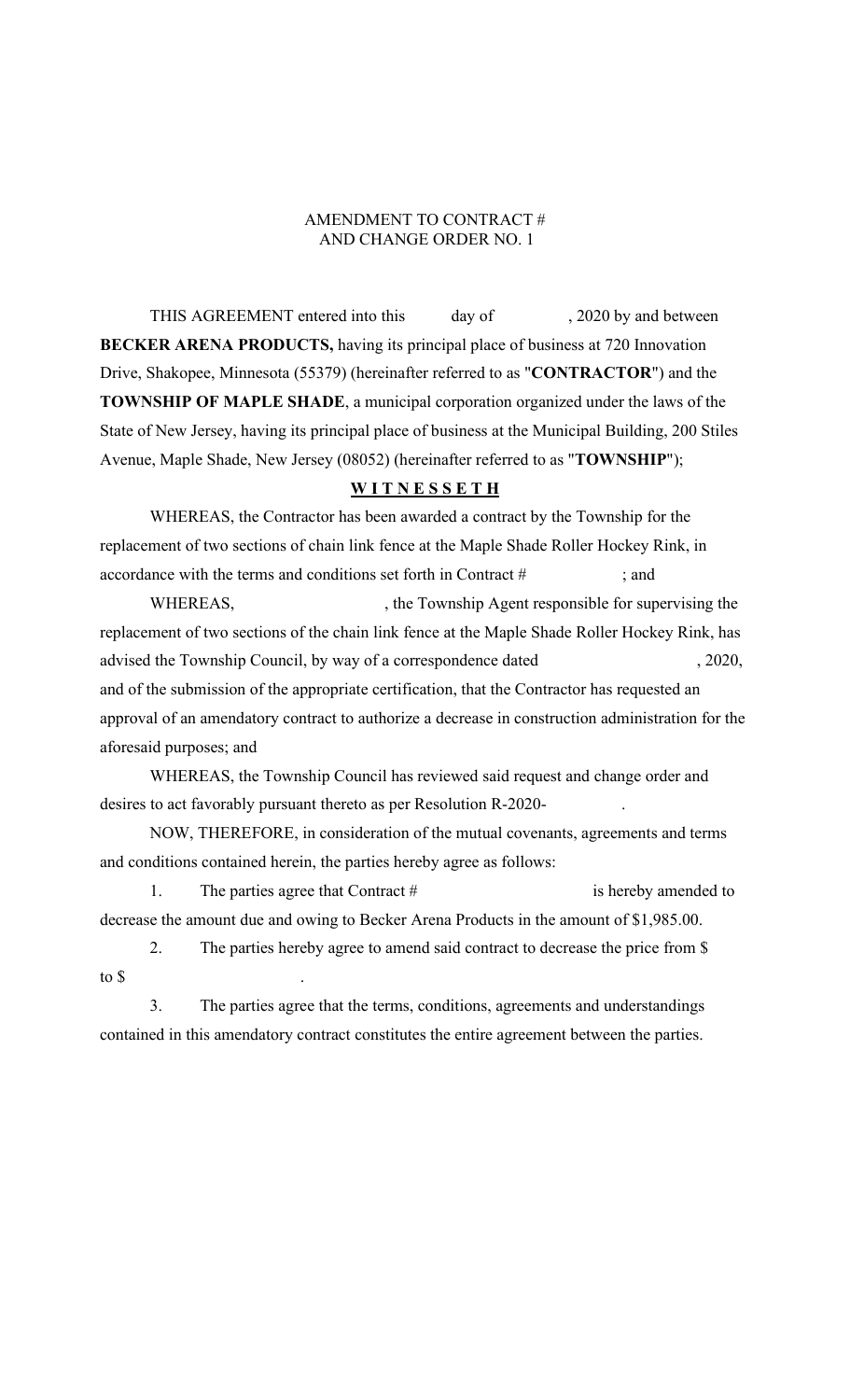IN WITNESS WHEREOF, the parties hereto have set hands and seal the above day and date as written above.

TOWNSHIP OF MAPLE SHADE

ATTEST:

BY:\_\_\_\_\_\_\_\_\_\_\_\_\_\_\_\_\_\_\_\_\_\_\_\_\_\_\_\_

CLAIRE VOLPE, Mayor

ANDREA T. DeGOLIA, Township Clerk

BECKER ARENA PRODUCTS

ATTEST:

BY\_\_\_\_\_\_\_\_\_\_\_\_\_\_\_\_\_\_\_\_\_\_\_\_\_\_\_\_\_\_\_\_\_

BY:\_\_\_\_\_\_\_\_\_\_\_\_\_\_\_\_\_\_\_\_\_\_\_\_\_\_\_\_\_\_\_\_